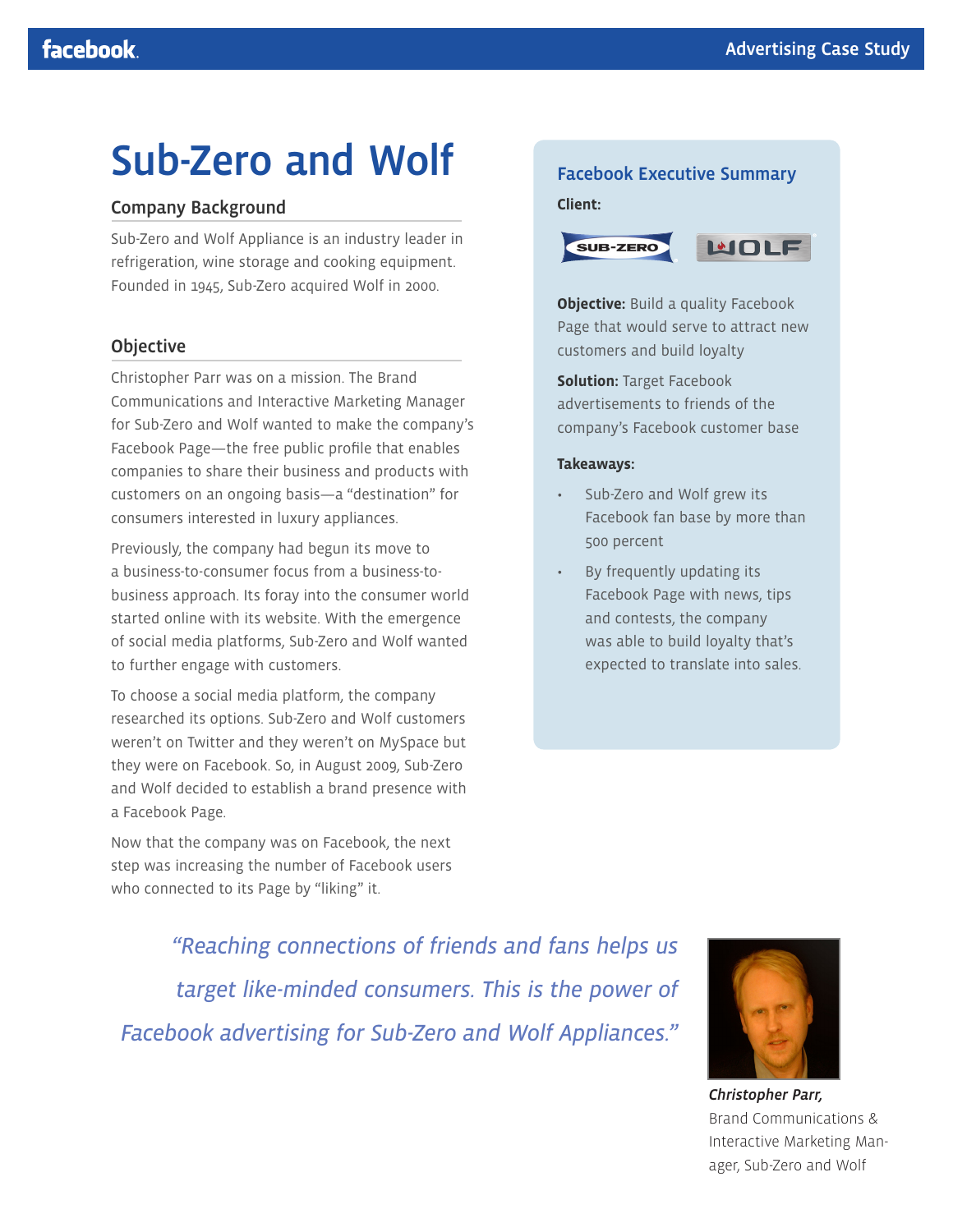$\mathbf{v}$ 

### Approach

Based on its audience intelligence, Sub-Zero and Wolf knew a potential customer's friends and family had the strongest influence on luxury appliance purchases. Because its research had shown that this target audience could be found on Facebook, the company wanted to use Facebook's platform to expand its reach. Facebook ads presented a way to jump-start that expansion.

Using Facebook's audience targeting, the company aimed its ads directly at people who were friends on Facebook with users who had already connected to its page. It also targeted users who had listed keywords including 'kitchen,' 'cooking,' 'HGTV,' 'Epicurious' and 'refrigerators' in the 'Likes and Interests' section of their Facebook profiles. The ad campaign, which ran for four days in December 2009, created initial interest and promised on-going value.

The company's call-to-action directed interested Facebook friends to its Facebook Page's wall the spot on the Page where a company can post news, photos and other content while allowing people to comment. There, people could engage with Sub-Zero and Wolf and read content on kitchen designs, recipes and related topics. If people liked what they saw, they could also connect with the Sub-Zero and Wolf Page by "liking" it. In addition, they could "like" the individual bits of content, starting a cascade of postings across their network of Facebook friends.

Once Sub-Zero and Wolf had created momentum with the ads, the company posted a variety of content to continue to grow its base of connections. Among the content was:

> News: "There's a reason why the top designers select Sub-Zero and Wolf. Look at the amazing kitchens



Dreaming of a fabulous kitchen? Become a fan to get design inspirations, recipes and more!

90,868 people like Sub-Zero and Wolf. **A** Like



× Dreaming of a fabulous kitchen? Become a fan to get design inspirations, recipes and more!

90,867 people like Sub-Zero and Wolf. **S** Like

- designed by Architectural Digest's Top 100"
- Tips: "How to make great steaks on the Wolf Outdoor Grill, get the full recipe…"
- Contests: "Share your culinary creation and win a \$100 gift card to Apple's iTunes Store."

# Results

The campaign generated a 500 percent jump in the number of people connected to the company's Facebook Page.

By mid-June of 2010, while frequently updating its Facebook Page, the company had grown its Facebook Page connections to more than 100,000 users. Facebook analytics show the demographics of its Facebook Page connections correlate strongly with its consumer audience.

What has been the business impact? Sub-Zero and Wolf expects its Facebook goodwill to lead to higher sales. Already, the company says Facebook referrals have directly led to higher